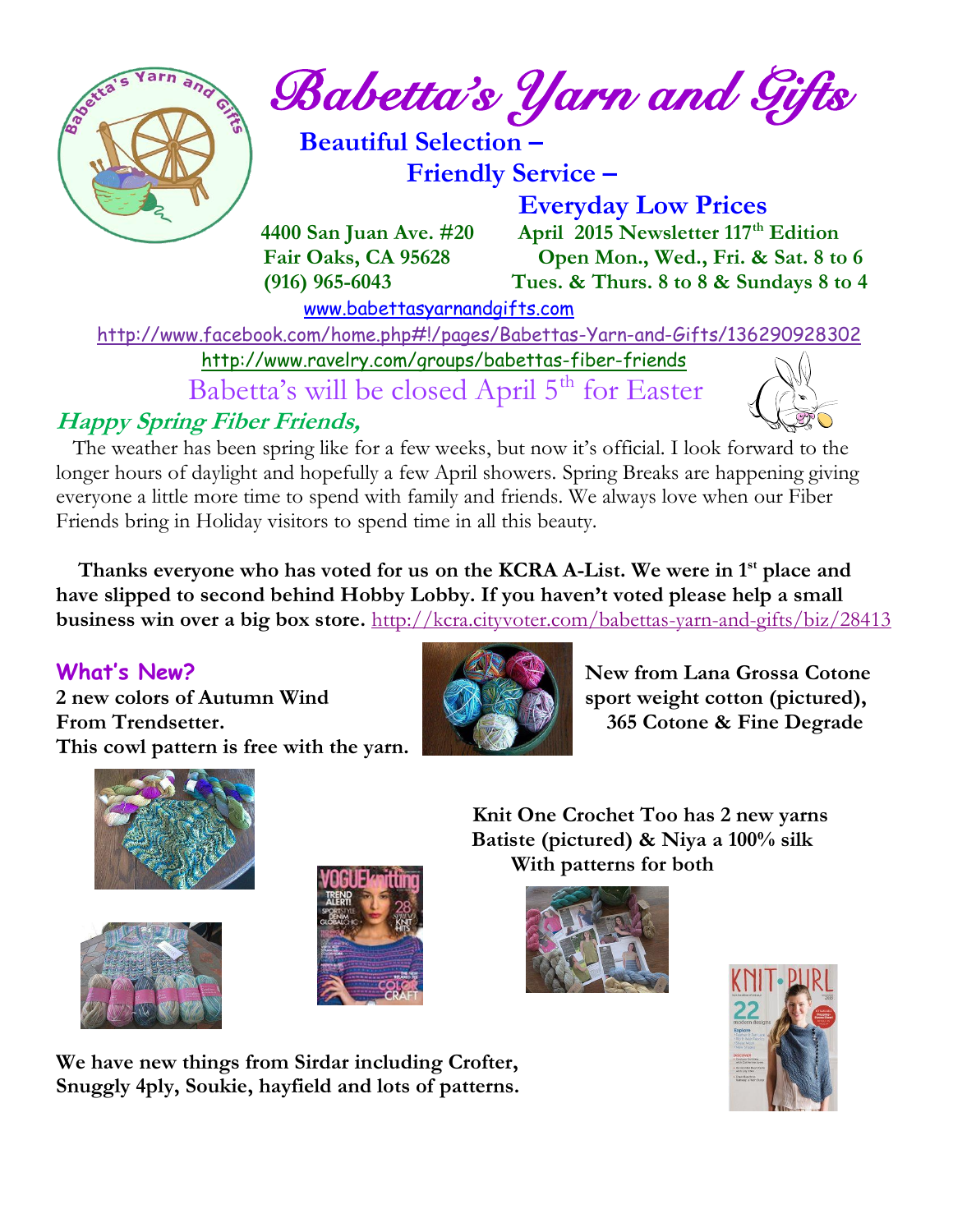We now have **Plymouth** Homestead in Tweed From **Trendsetter** Cin Cin, Zensation & Phoenix Print Indie Dyer **MJ Yarns** out of Colorado-Silken Lace 80%merino/20%tussah, Silken DK 85%Polworth/15%silk, and Opulant Fingering Weight 80%merino/10%cashmere/10%nylon **Great Adirondack** Bamboo Fingering, Bamboo Silk, Bamboo Cotton, & Sea Breeze are new too Top This Hat kits from DMC

#### **Coming soon…**

From **Euro Yarns**-Kid Cotton, Maypole DK, Queensland Llama Lace and new colors in Hempathy, Silky Wool Babe, Nuna, Alumco, & Nuble **Knitted Wit** out of Portland, Oregon-Rambouillet, Shine Cashy, & Victory Sock



**Save the date: April 29th Anzula Trunk Show 3pm to 6pm**

 $\overline{\phantom{a}}$  , and the contract of the contract of the contract of the contract of the contract of the contract of the contract of the contract of the contract of the contract of the contract of the contract of the contrac For those of you interested in entering the craft competition at the California State Fair, here's the link for dates and requirements. You have until April 29, 2015 to enter your fiber art. <http://www.castatefair.org/wp-content/uploads/2015/01/CA-Crafts-Final-2.2.pdf>

 $\overline{\phantom{a}}$  , and the contract of the contract of the contract of the contract of the contract of the contract of the contract of the contract of the contract of the contract of the contract of the contract of the contrac

 **Don't forget about our ongoing "Food Drive" Bring a non-perishable food item on your next visit and you'll be entered to win a \$25 Babetta's Gift certificate. These items are distributed in our own community to those in need.**

\_\_\_\_\_\_\_\_\_\_\_\_\_\_\_\_\_\_\_\_\_\_\_\_\_\_\_\_\_\_\_\_\_\_\_\_\_\_\_\_\_\_\_\_\_\_\_\_\_\_\_\_\_\_\_\_\_\_\_\_\_\_\_\_\_\_

Alice's Embrace has really grown since its inception. Read about this wonderful organization and how you can join in making gifts for those suffering with Alzheimer's. <http://www.alicesembrace.com/>

# **Classes for April 2015 at Babetta's**

 *In our project classes you can learn to knit anything from scarves to socks to felted purses to lace shawls to hats to sweaters. Pick your project and join in the fun. Our knitters inspire each other to try new things by sharing ideas and showing off their latest creation. Sign up for one of our classes and you will receive a coupon for 10% off.*

 **Pre-registration is required as class sizes are limited. Please choose your dates carefully. Because of scheduling conflicts and complications, make-up classes will only be allowed under special circumstances and individual consideration.**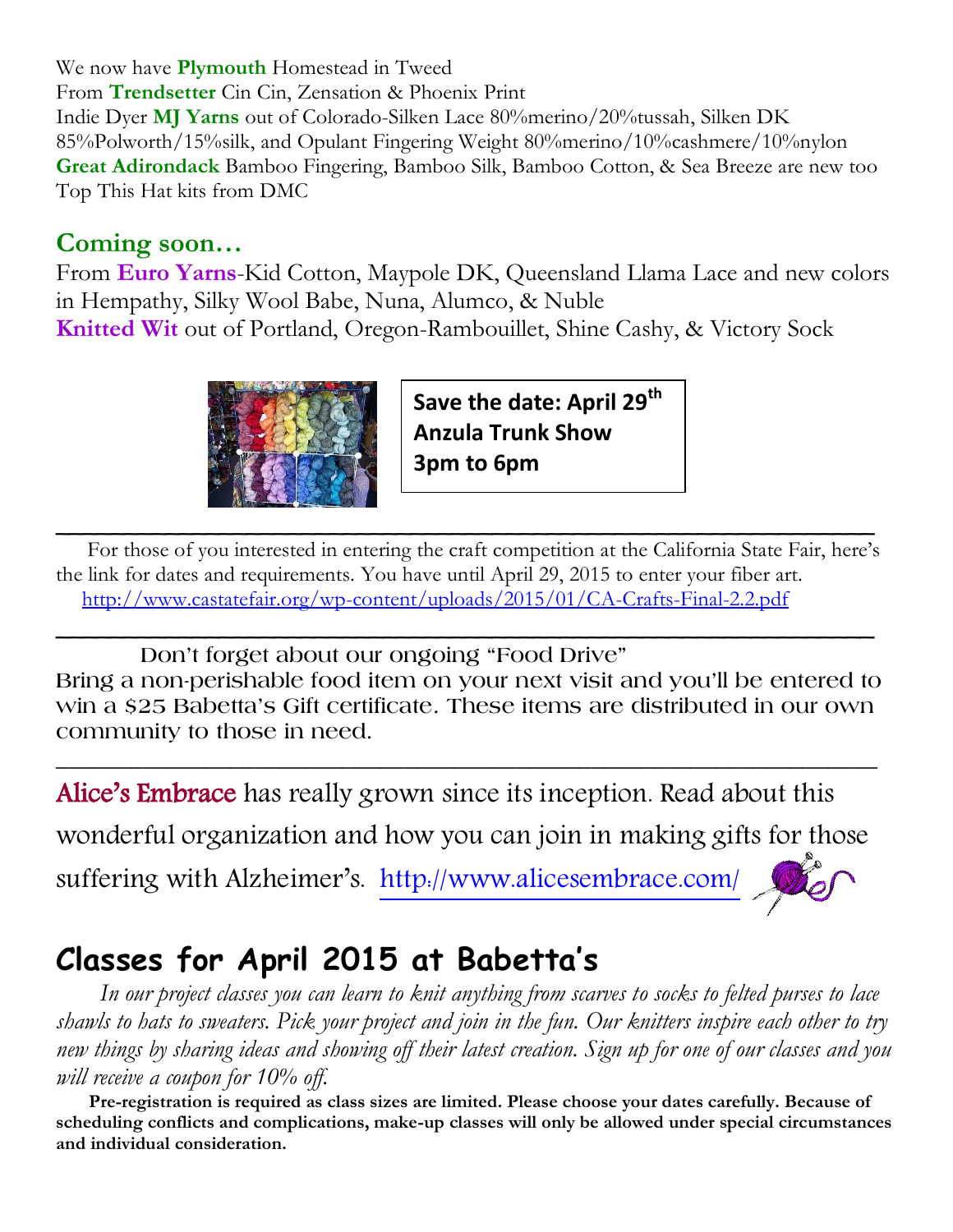#### **Tuesdays April 7, 14 & 21**

Knitting Project 10am – 11:30am fee \$50 Knitting Project 6pm – 7:30pm fee \$50

### **Wednesdays April 8, 15 & 22**

Knitting Project 1pm  $-$  2:30pm fee \$50 Knitting Project 3:30pm- 5pm fee \$50

**Thursday April 9, 16 & 23** Knitting Project 6pm – 7:30pm fee \$50 Knitting Project 10am – 11:30am fee \$50 **Saturdays April 11, 18 & 25** Knitting Project 4pm – 5:30pm fee \$50.

#### **Private Lessons**

Knitting or Crochet \$20 an hour Group Knitting or Crochet Private lessons \$15 an hour per person. Spinning or weaving \$25 an hour Group rates are \$20 an hour per person. 50% deposit required when scheduling. Cancellations with less than 24 hour notice will forfeit deposit with exceptions for emergencies. Other cancellations can be transferred to rescheduled lessons or store credit.

## **Charity Knitting Group**

 How would you like to do some charity knitting/crocheting with a lovely group of people? **"The Purls of Fair Oaks"** meets the second Thursday of every month from 10am to noon here at **Babetta's.** This wonderful group of knitters makes newborn hats for local hospitals as well as other local charity groups. If you'd like to come join the group there's always room for more. This month's date is April 9. If you'd like to drop off any knitted or crocheted donation items you can do that at any time and I will pass them on.

# **Free pattern for April 2015**

 The Outlander series will be starting again soon. Here's a design by our own Gustine to put you in the mood. Imagine yourself strolling through the mist of a Moorland Bog dotted with Scottish Black Face Sheep.

# **The Moorland Bog Wrap**

**Materials: 1 skein Malabrigo Merino Lace (470 yards), size 11 needles Other yarn suggestions-Classic Elite Silky Alpaca Lace, Araucania Nuble, Misti, Manos or Cascade baby Alpaca lace CO loosly 70 sts, I used a knitted cast on, and knit 2 rows.**